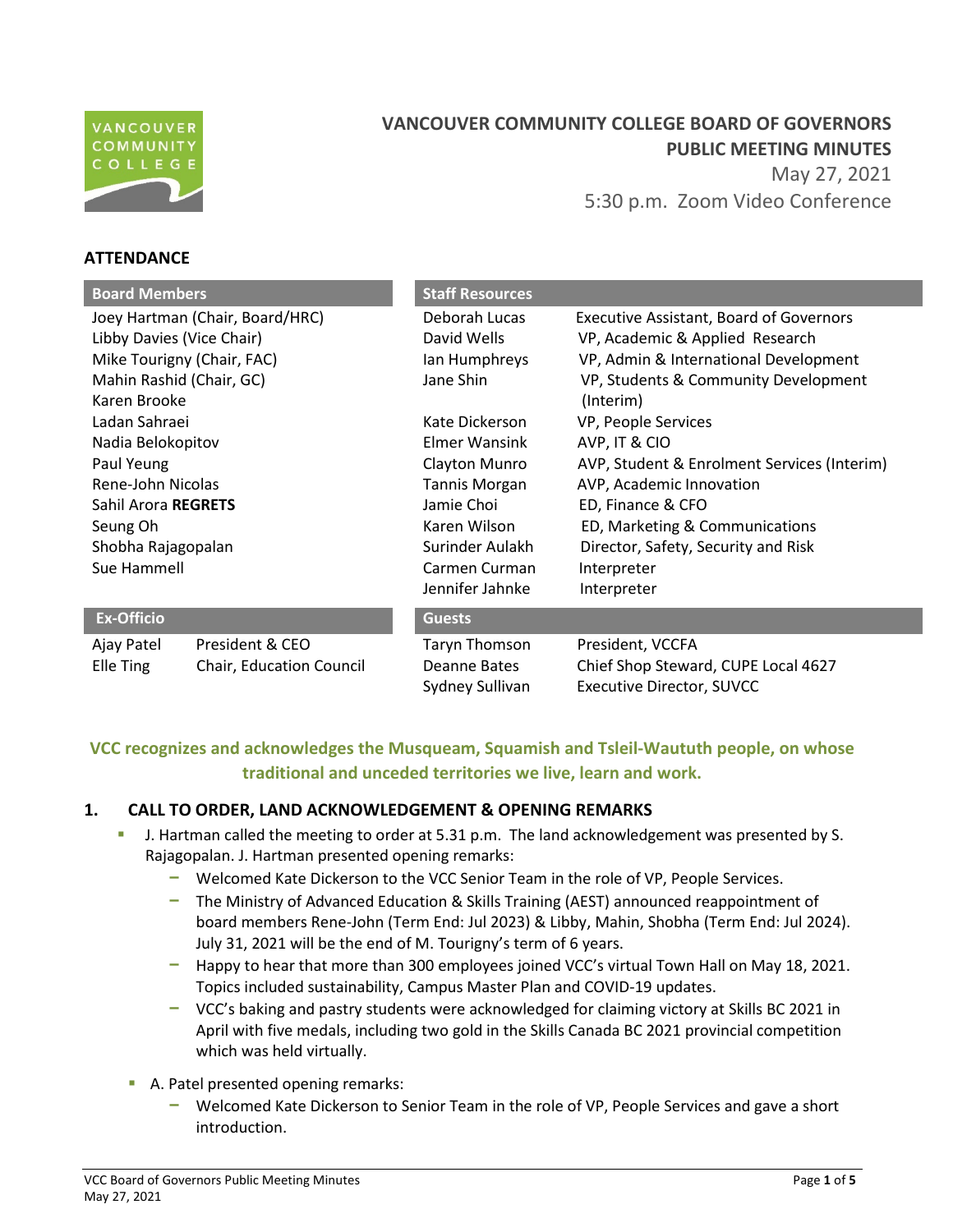- Thanked VCC employees for attending the Town Hall. A virtual forum has made these events more accessible, which results in an increase of shared knowledge of current matters and allows for a broader range of feedback.
- Thanked staff and VCC alumni who are coordinating Mental Health and Wellness events for students, staff, family, and community members. They have been well received. A new training initiative was provided to VCC employees and students; Capacity to Connect, is a free, two-hour session that provides basic mental health and wellness knowledge for postsecondary faculty and staff to support students in distress.

## **2. APPROVAL OF AGENDA AND CONSENT AGENDA**.

**MOTION:** THAT the VCC Board of Governors approve the May 27, 2021 agenda with:

addition of item 10.2 Indigenous Board Member Gathering Debrief

and approve/ acknowledge receipt of the following items on the consent agenda:

- **2.1** Minutes: Mar 31, 2021 Public Meeting: w/amendment under CUPE Report
- **2.2** News & Events
- **2.3** VCCFA Report

#### **Moved, Seconded & CARRIED (Unanimously)**

## **3. ACTION TRACKER**

No brought forward actions from Mar 31, 2021 public meeting.

## **4. COVID-19 UPDATE**

- S. Aulakh presented an update to the Board. VCC is addressing COVID-19 issues as they arise and has established a Recovery Working Group to bring students and staff back on campus; adhering to the Ministry's timeline.
- In continued support of the province's COVID-19 recovery efforts, VCC has extended the term of the joint testing & vaccination site at the Broadway Campus parking lot. It is understood this impacts the return to campus plan, so contingency discussions with local parking organisations are taking place. Allowing this, supports the Vancouver Coastal Health's pandemic recovery plan.
- The Emergency Operations Committee (EOC) are looking at how they can help people feel comfortable, safe and secure coming back on campus. Directives from the government will assist with guiding VCC through this.
- J. Hartman thanked S. Aulakh, the EOC and staff, faculty and Student for their continued resilience.

## **5. CONSTITUENCY GROUP UPDATES**

## **5.1 CUPE Local 4627: Presented by CUPE Local 4627 President, C. Joyce**

**EXT** Members voted to contribute funds to the Post-Secondary Education Recovery Campaign. It's a joint CUPE BC and CUPE National campaign, which originated a VIU to assist the post-secondary sector recover from the pandemic, and is now supported by CUPE locals throughout the province.

# **5.2 Vancouver Community College Faculty Association (VCCFA): Presented by President, T. Thomson)**

- The VCCFA Report was included in the meeting materials.
- T. Thomson informed the Board on the challenges expressed by faculty with returning on campus.
- In response to J. Hartman, the structure of the VCCFA faculty anti-racist caucus groups was described. An external counsellor, with specific experience, has been facilitating meetings, of which, close to 45 VCC faculty have attended.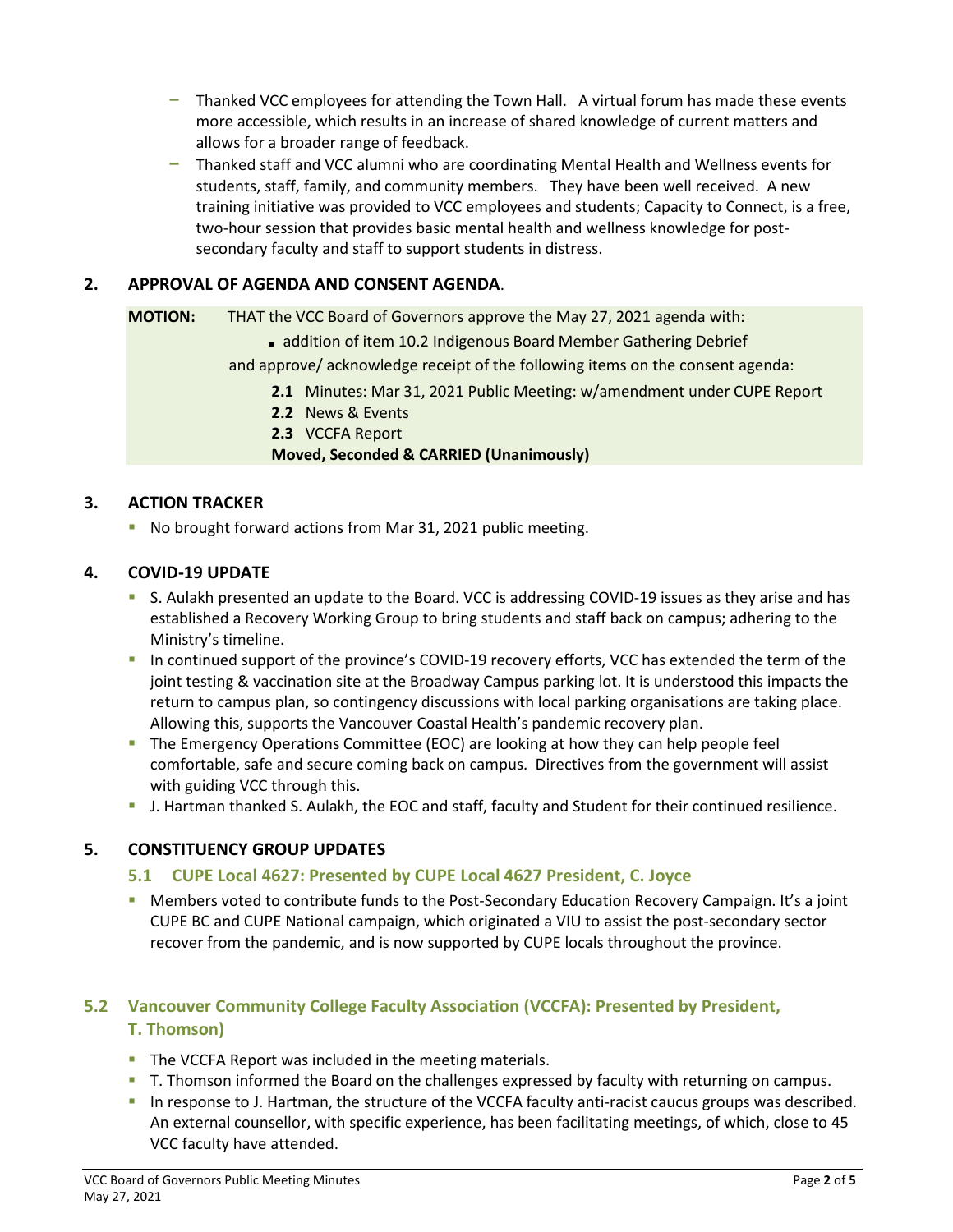## **5.3 Student Union of Vancouver Community College (SUVCC): Presented by Exec. Director, S. Sullivan.**

- SUVCC has concerns with meeting the 2021/22 budget, and will advocate to government, to find a solution which does not increase tuition fees.
- On May 28 there's a town Hall with Provincial Health Office and student leaders from the province to discuss the government's restart plan. SUVCC is on the VCC Recovery Working Group and feels connected to supporting a safe return to campus. However, there are student concerns on what classes will look like and international students access to vaccinations. The SUVCC's priority is to ease concerns.
- The SUVCC are happy see the Academic Schedule extends to 2024. This has positive impact on students. They appreciate the work of the Registrars Office.

## **6. EDUCATION COUNCIL (EdCo)**

## **6.1 EdCo Chair's Report**

- **The report was included the meeting materials. It informs the Board that EdCo will hold a Planning Day** on Jun 3. Areas of focus include return to campus in the fall; the Strategic Innovation Plan and Academic Master Plan; and equity, diversity, and inclusion (EDI) and Indigenization.
- **FILL** Following the recent by-election, the position of EdCo Downtown Rep remains vacant. The next election is in the fall.
- **The Heavy Mechanical Trades (HMT) Feasibility Working Group has received documents related to the** Annacis Island Campus lease agreement and financial analysis of the HMT program and is exploring various contingencies. A meeting between VCC, BCIT and the Ministry is to be scheduled.

## **6.2 Academic Year 2021/2022, 2022/2023, and 2023/2024 (formerly Academic Schedule)**

The Academic Year 2021/2022, 2022/2023, and 2023/2024 was approved by EdCo on May 11, 2021.

## **MOTION:** THAT, on the advice of Education Council, the Board of Governors approve, in the form presented at this meeting, Academic Year 2021/2022, 2022/2023, and 2023/2024. **Moved, Seconded & CARRIED (Unanimously)**

## **7. FINANCE AND AUDIT COMMITTEE (FAC) REPORT**

## **7.1 Chair's Report**

- Finance and Audit Committee (FAC) met on May 19, 2021. Items 7.2 and 7.3 were presented for information or consideration.
- **FAC approved VCC entering into Invitation to Quote and Invitation to Bid processes relating to the** renovation of the downtown campus Seiffert Market.
- Next meeting is June 16, 2021.

## **7.2 Financial Performance (Period End March 31, 2021)**

- Domestic and International tuition revenue is down, as forecasted.
- The deficit for period was \$3.16 million compared to a break-even budget. M. Tourigny acknowledged that this number could have been higher; it reflects a lot work to continue providing objectives to students under challenging circumstances. The Ministry has approved a deficit for the next two years.

## **7.3 2020/21 Audited Financial Statements**

As per the College & Institute Act, auditors KPMG have conducted this year's audit of VCC's accounts and transactions. The 2020/21 Financial Statements, which were included in the meeting materials, satisfy the audit requirement, under the Act. They were reviewed and approved by FAC and are being presented for Board approval.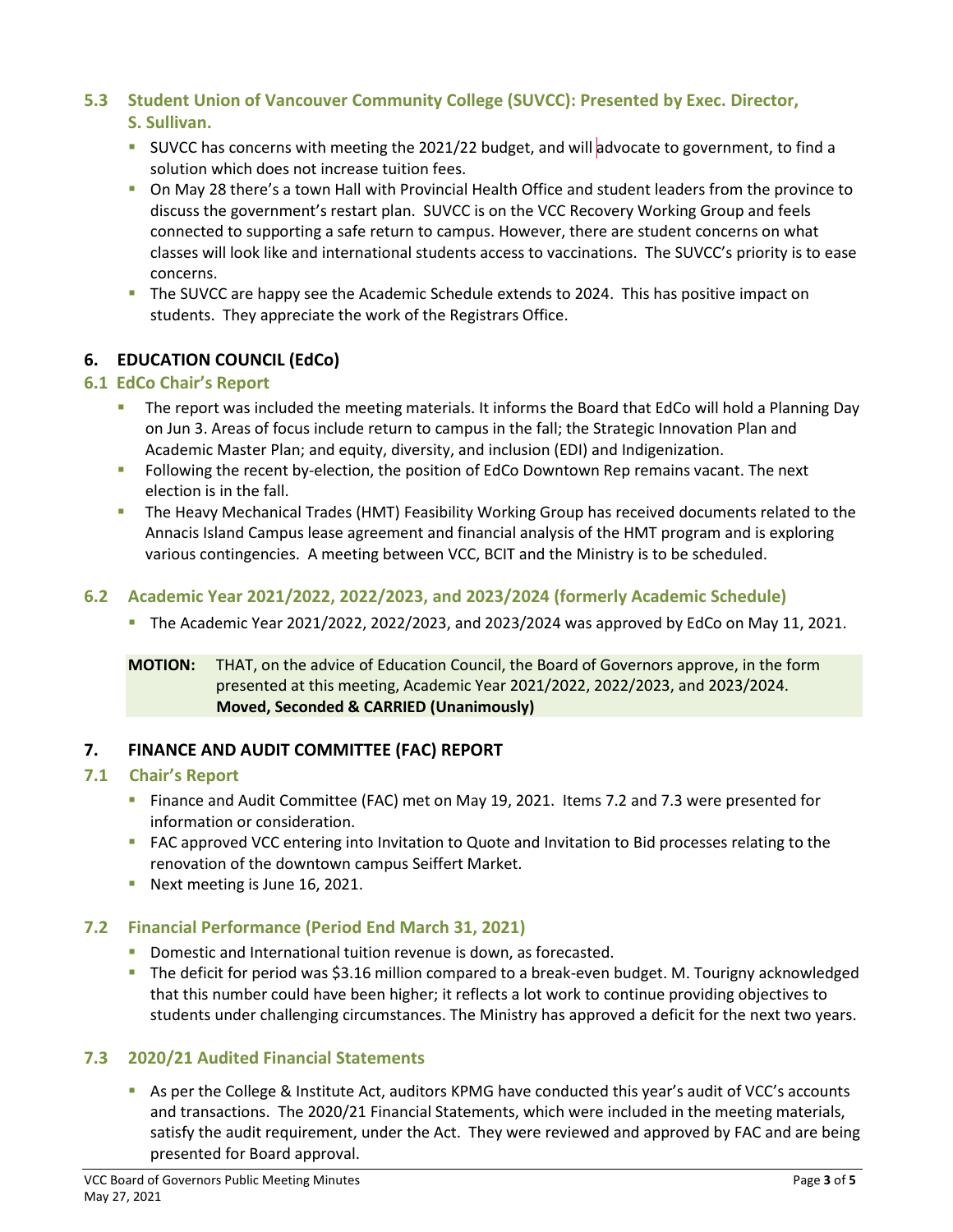- The audit went well, under the current conditions of working remotely. The auditors used virtual work rooms, video conferencing, and internally shared team sites to collaborate in real-time, both amongst the audit team as well as with management.
- Secure and innovative technologies to conduct walkthroughs and perform tests of controls.
- J. Hartman thanked J. Choi for overseeing the audit, and commented that without the due diligence of management, the deficit would have been higher. She applauded VCC for staying the course, remembering who we are here for, and the community we serve.

**MOTION:** That, on the recommendation of the Finance and Audit committee, the Board of Governors approve the 2020/21 audited Financial Statements as presented. **Moved, Seconded & CARRIED (Unanimously)**

## **8. GOVERNANCE COMMITTEE (GC) REPORT**

#### **8.1 Chair's Report**

- **Board members have reaffirmed the Oath of Office, which is an annual requirement under board** bylaw G.1.0 Board Conduct.
- The Governance Committee (GC) met on Apr 28, 2021. Agenda item 8.2 was presented for consideration and the GC prepped for annual Board Evaluation review, which took place on May 14.
- The next meeting is June 9. Upcoming business; the Committee will complete the 2021 Board Evaluation by end of June and commence the review of the VCC policy framework.

## **8.2 Policy: D.4.3 Student Non-Academic Conduct**

- **EdCo Chair, Elle Ting, VP, Academic, David Wells and EdCo Policy Committee Chair, Natasha Mandryk,** presented this item to GC. VCC's policy maintenance procedures have been followed for the review process, including posting revisions for community feedback.
- A notable revision to the policy context and purpose, which the GC supported, is the addition of the following statement:

*"This policy integrates Indigenous and diverse ways of being into the resolution of student nonacademic misconduct and to building capacity for intercultural understanding."*

- In response to community feedback on clarifying the definition of "Indigenous", it was explained to GC that the college-wide initiative to support Indigenization would be the appropriate framework for creating this standardized definition, and VCC policies will be updated accordingly.
- The proposed revisions were approved by Education Council on Apr 13, 2021 and subsequently, by Governance Committee on Apr 28, 2021.
- I. Hartman commented that it currently reads heavy on the corrective and the policy would require further work to incorporate some alternative methods of resolution, e.g., Letter of reprimand. This comment was noted by management.

**MOTION:** THAT, on the advice of Education Council and on the recommendation of the Governance Committee, the Board of Governors approve revisions to D.4.3 Student Non-Academic Conduct policy and procedures. **Moved, Seconded & CARRIED (Unanimously)**

#### **9. HUMAN RESOURCES COMMITTEE (HRC) REPORT**

#### **9.1 Chair's Report**

- The Human Resources Committee (HRC) have met twice since the last board meeting: April 14 and May 25. The next meeting is Jun 23, 2021. The committee has:
	- Established president's performance objectives for 2021 for Board approval.
	- Reviewed 2020/21 Executive Compensation Disclosure Statement reviewed for submission to Public Employers' Council Secretariat (PSEC)